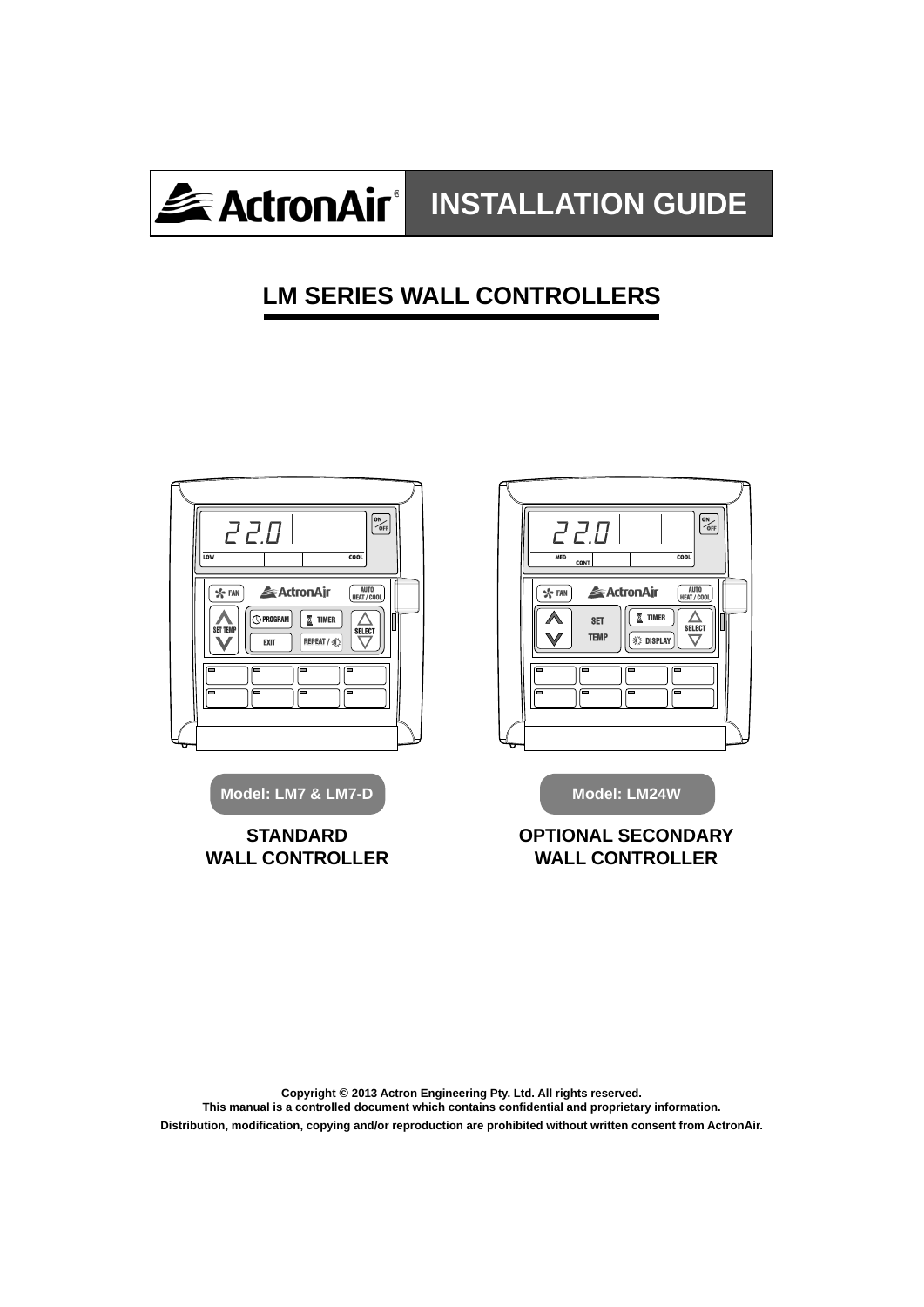## **WALL CONTROLLER INSTALLATION**

## **1.0 INSTALLATION OF WALL CONTROLLER**

- **1.1 Remove front cover, as shown**
- Insert and gently twist screwdriver into the slot at the bottom of the Wall Controller. Do this procedure alternately between the two slots until back cover opens.
- Use large enough flat blade screwdriver to fit into the slot in order to avoid damaging the Wall Controller.



- **1.2 Mount back cover to the wall**  • Use plasterboard mounting bracket to mount back cover to the wall.
	- Ensure that the Wall Controller back cover is aligned and levelled on the wall before tightening the screws.



**1.3 Connect wiring at the back of Wall Controller** • Ensure that all wiring is tightly connected. All wiring must be in accordance with the provided wiring diagram.



- **1.4 Attach the Wall Controller to the back cover**
- On completion of the mounting installation, check that the Wall Controller is aligned and levelled on the wall.



## **2.1 WIRING DIAGRAM - SRA SRG & SRV MODELS**

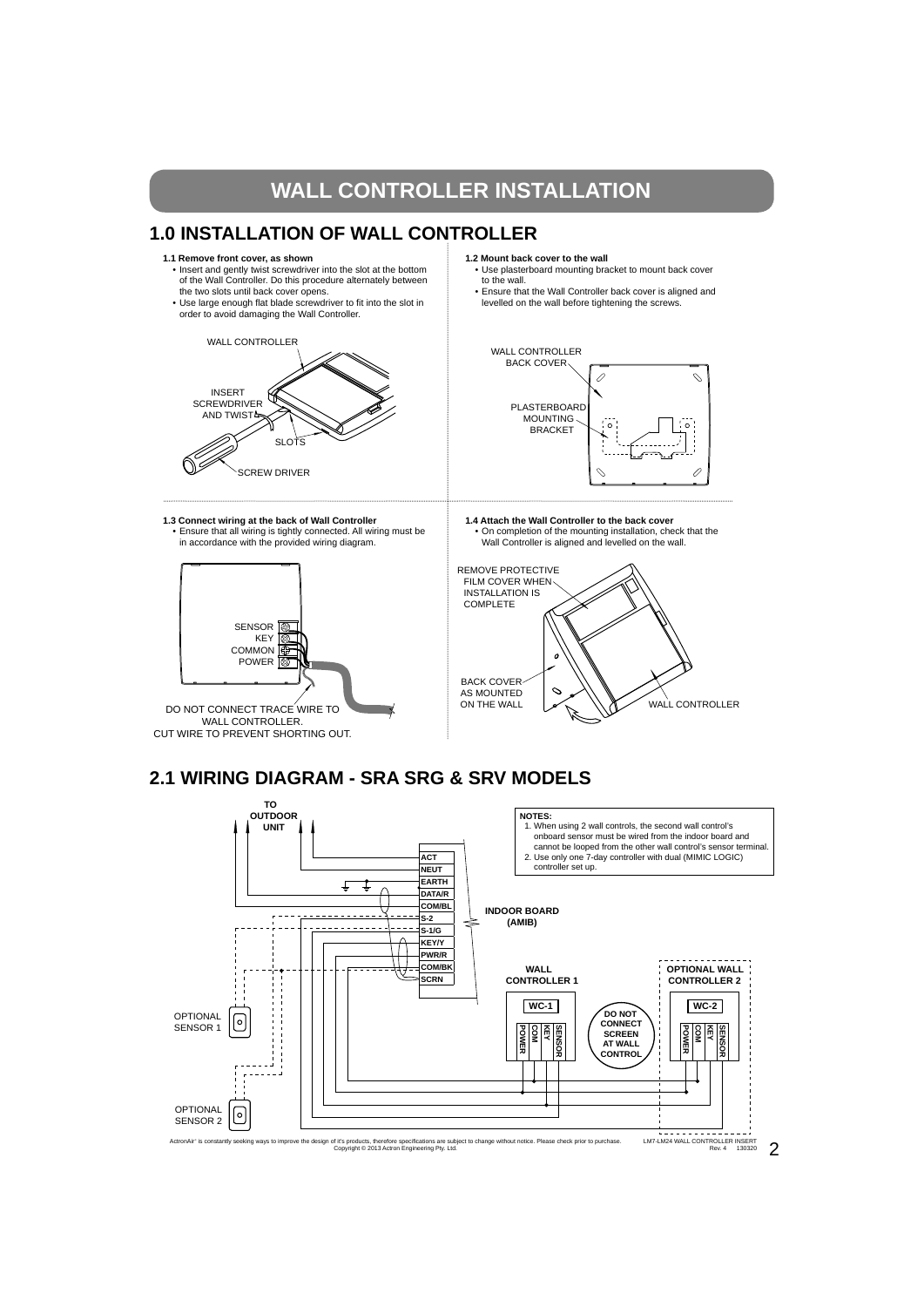# **WALL CONTROLLER INSTALLATION - CONT...**





### **3.0 LABELLING OF ZONES**



LM7-LM24 WALL CONTROLLER INSERT  $R_{\text{ev. 4}}$  130612  $3$ ActronAir" is constantly seeking ways to improve the design of it's products, therefore specifications are subject to change without notice. Please check prior to purchase.<br>Copyright © 2013 Actron Engineering Pty. Ltd.